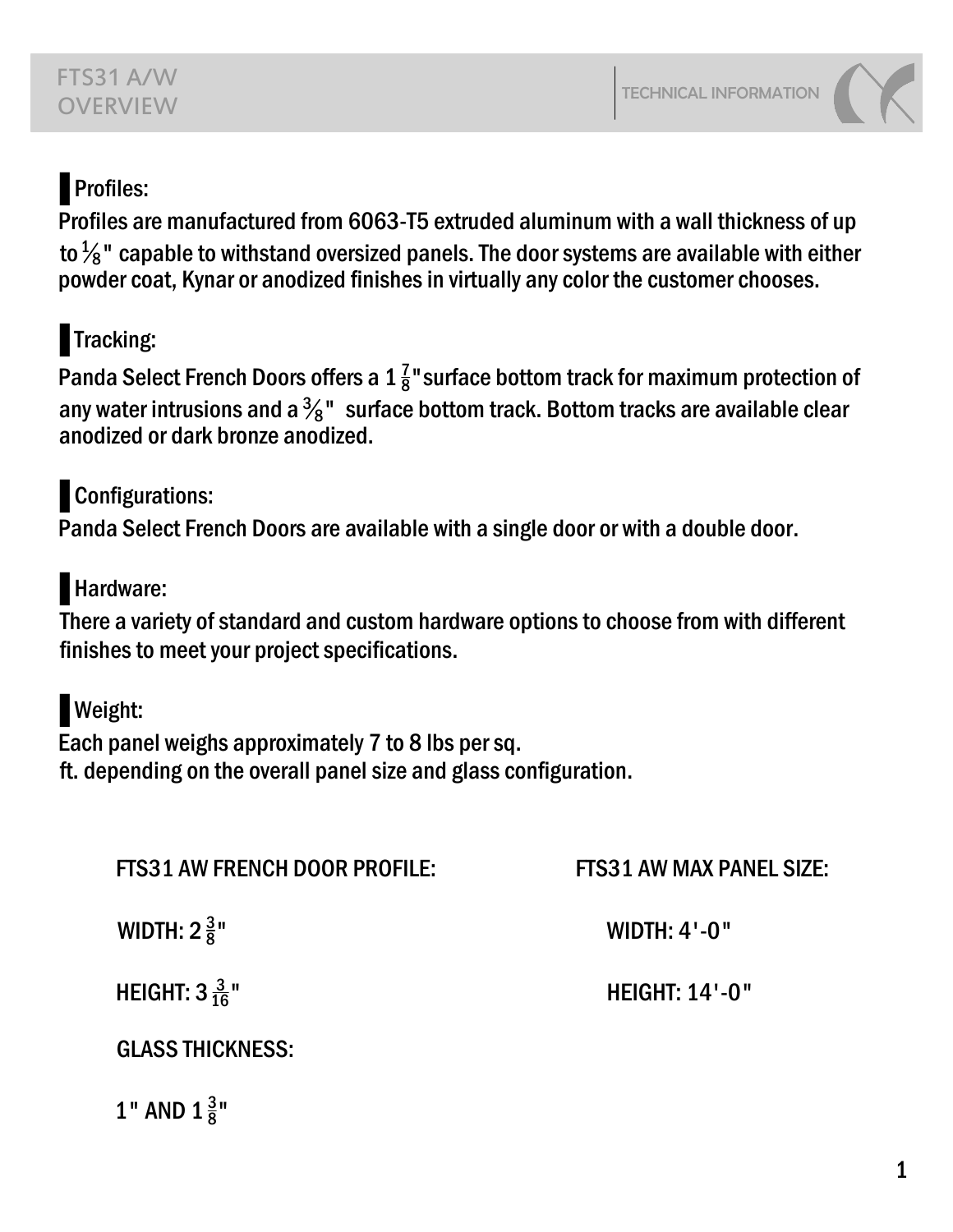#### FTS31 A/W TYPICAL PANEL CONFIGURATIONS

TYPOLOGY

### PANEL CONFIGURATION

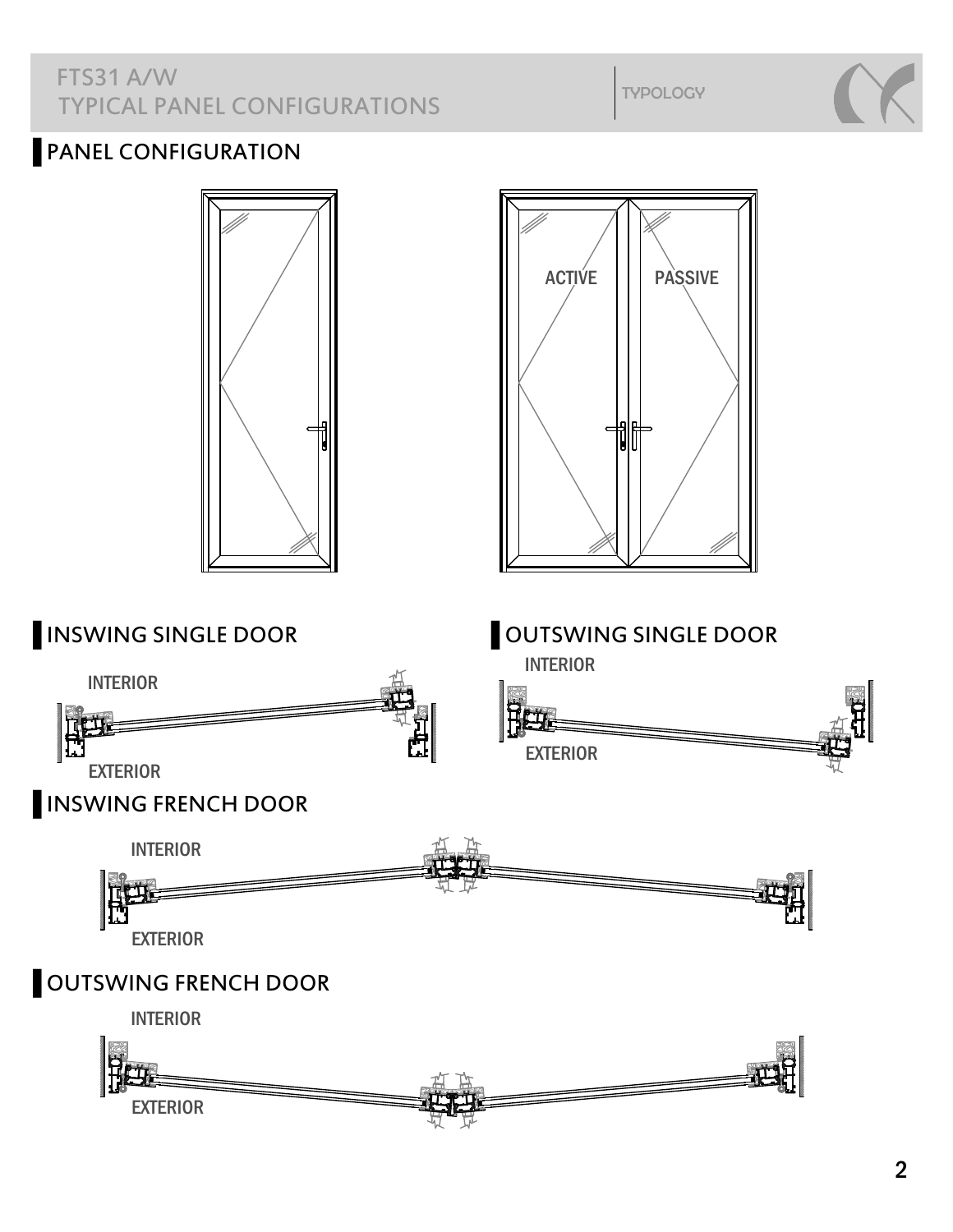## FTS31 A/W  $1\frac{7}{8}$ " TRACK

TRACK CONFIGURATION

## OPTION 1 INSWING



3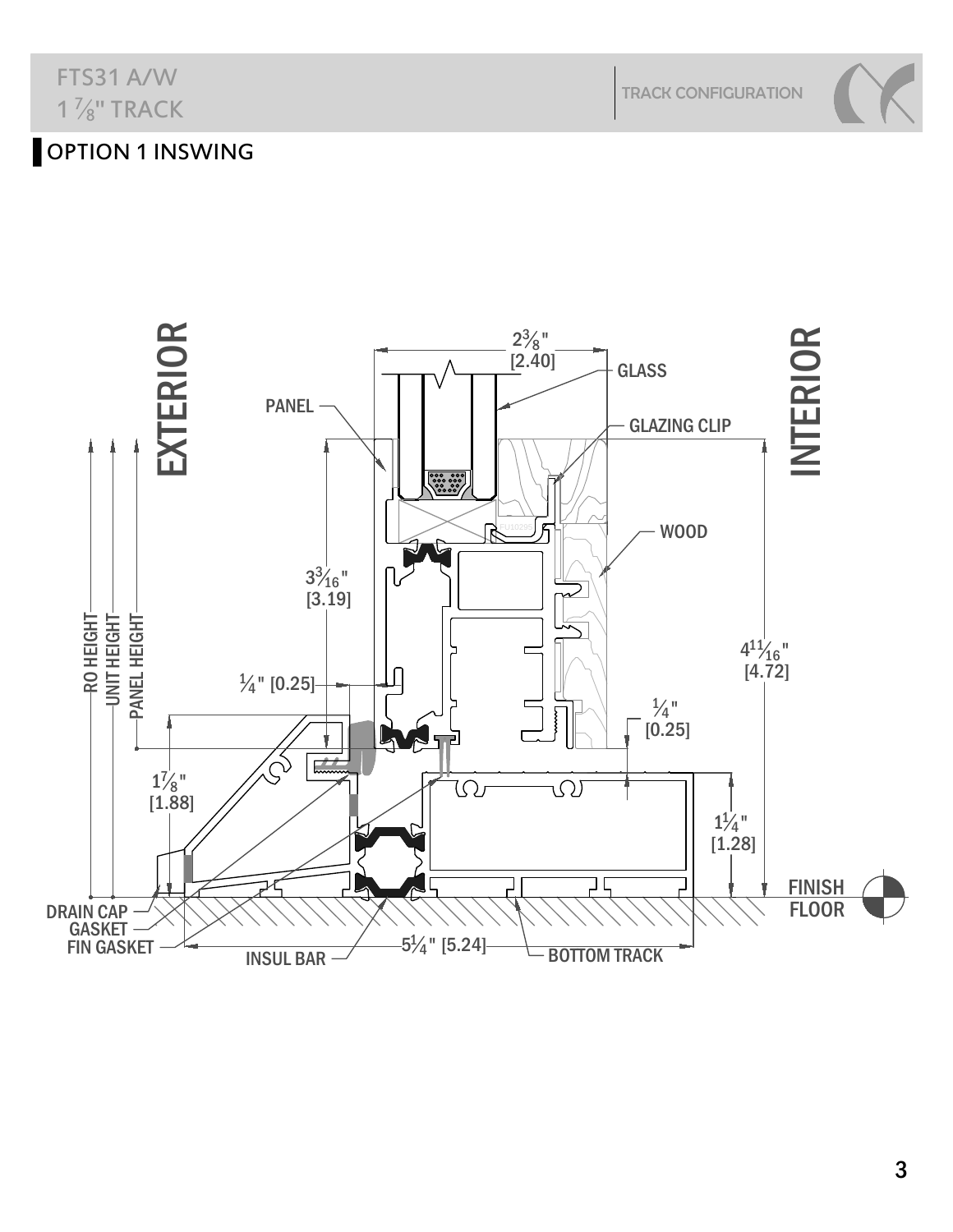## FTS31 A/W  $1\frac{7}{8}$ " TRACK

TRACK CONFIGURATION

## OPTION 1 OUTSWING

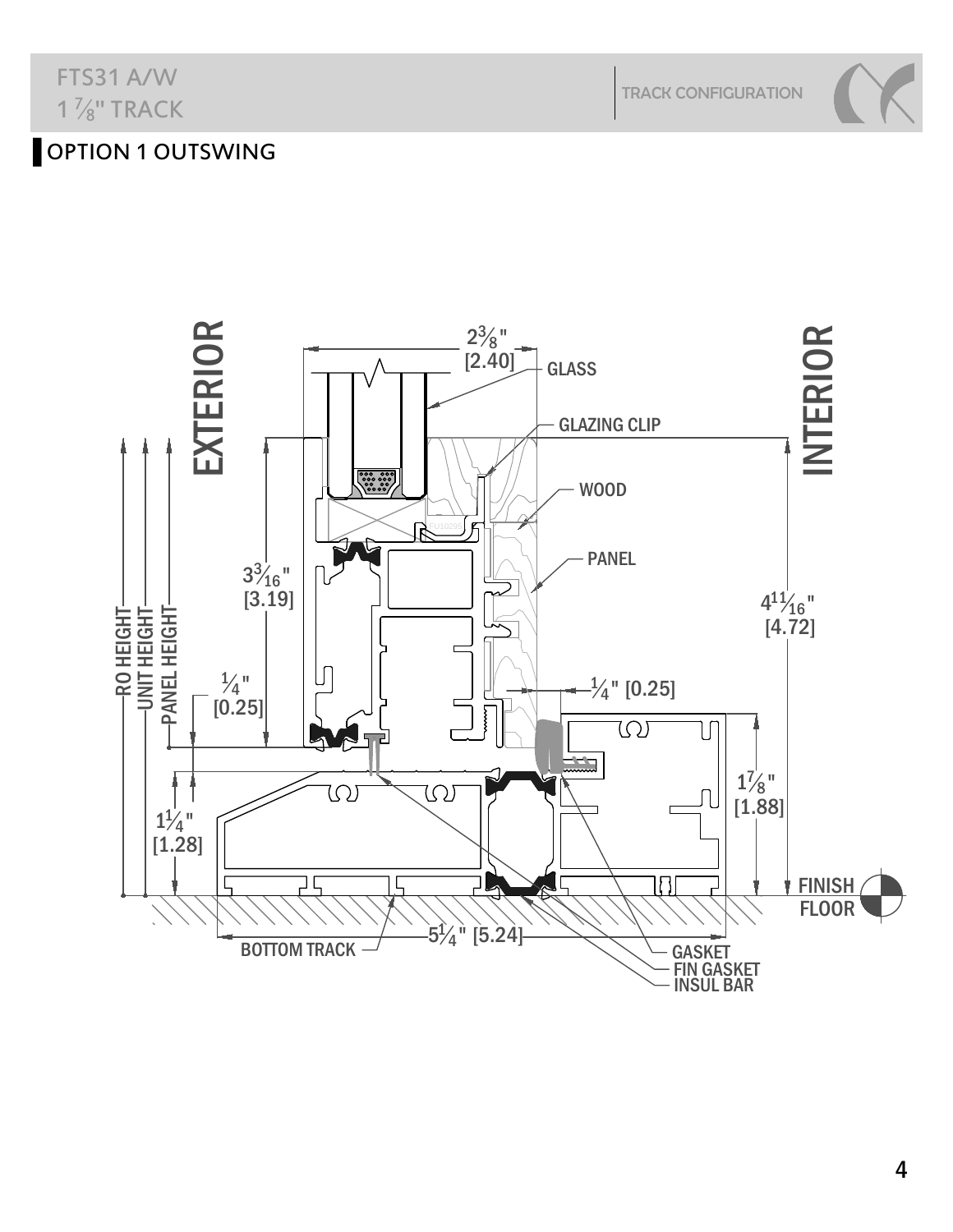

## $\frac{5}{8}$ " TB TRACK OPTION 1 INSWING

FTS31 A/W



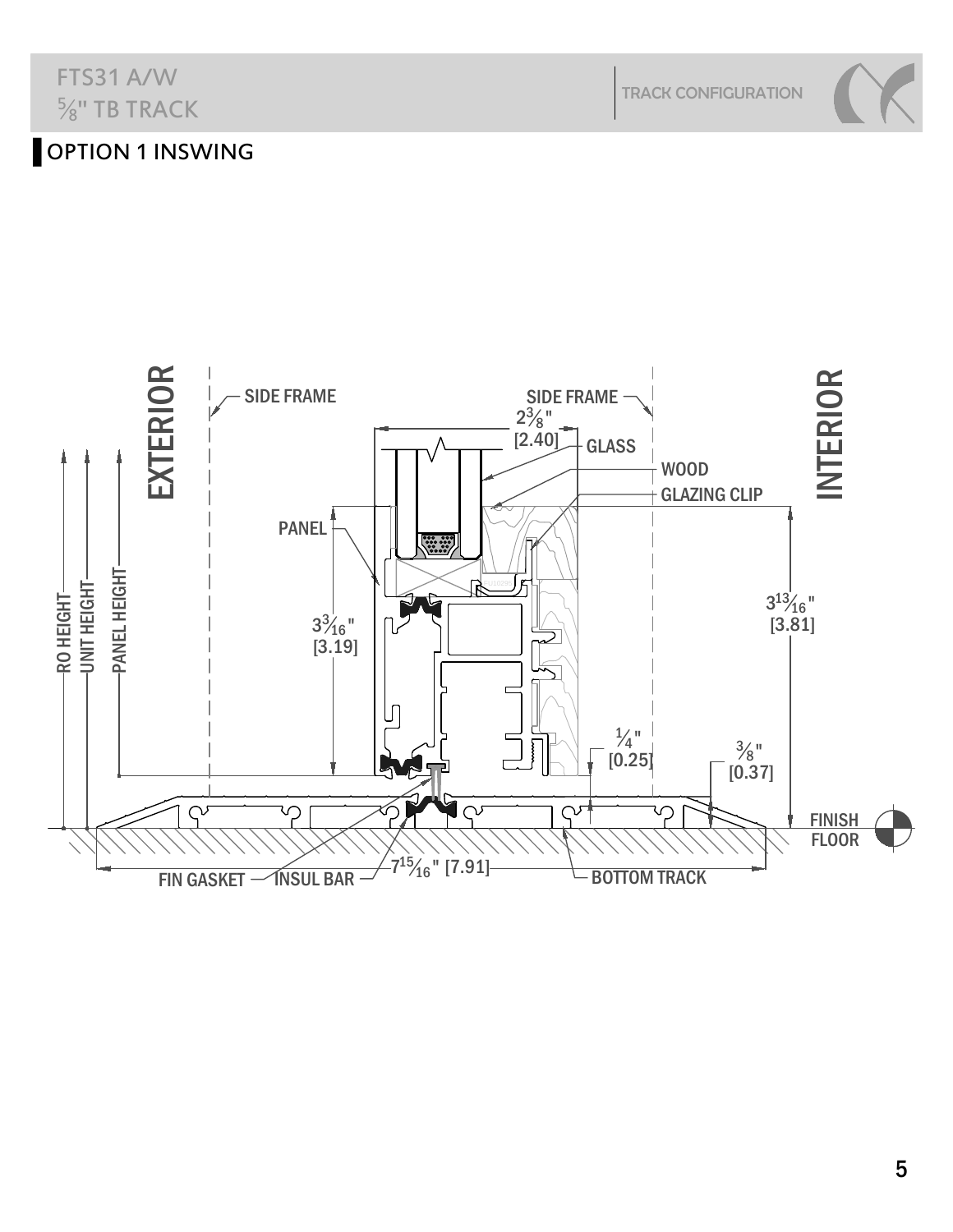FTS31 A/W  $\frac{5}{8}$ " TB TRACK

TRACK CONFIGURATION

## OPTION 1 OUTSWING

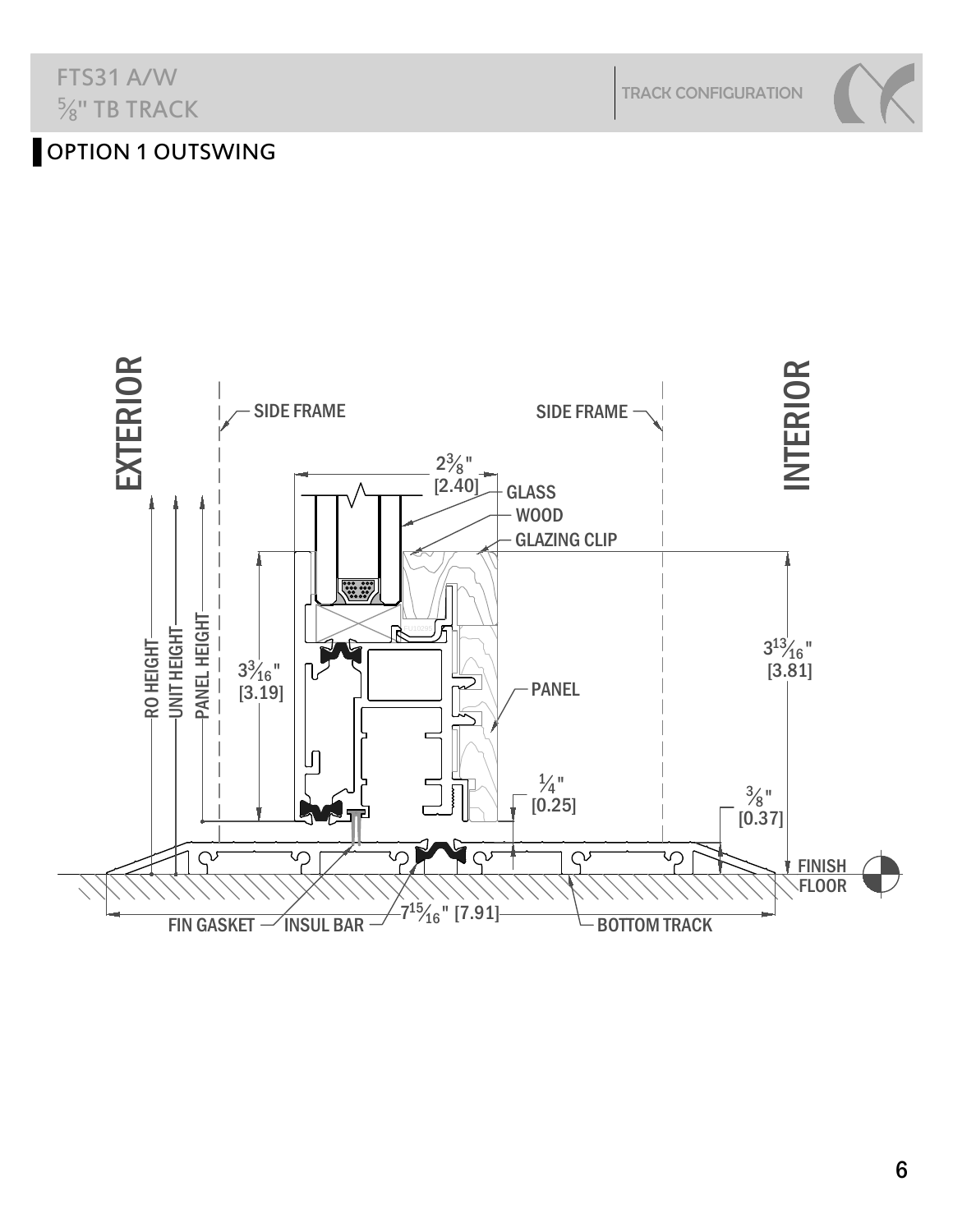FRAME CONFIGURATION

## **HEADER INSWING**



7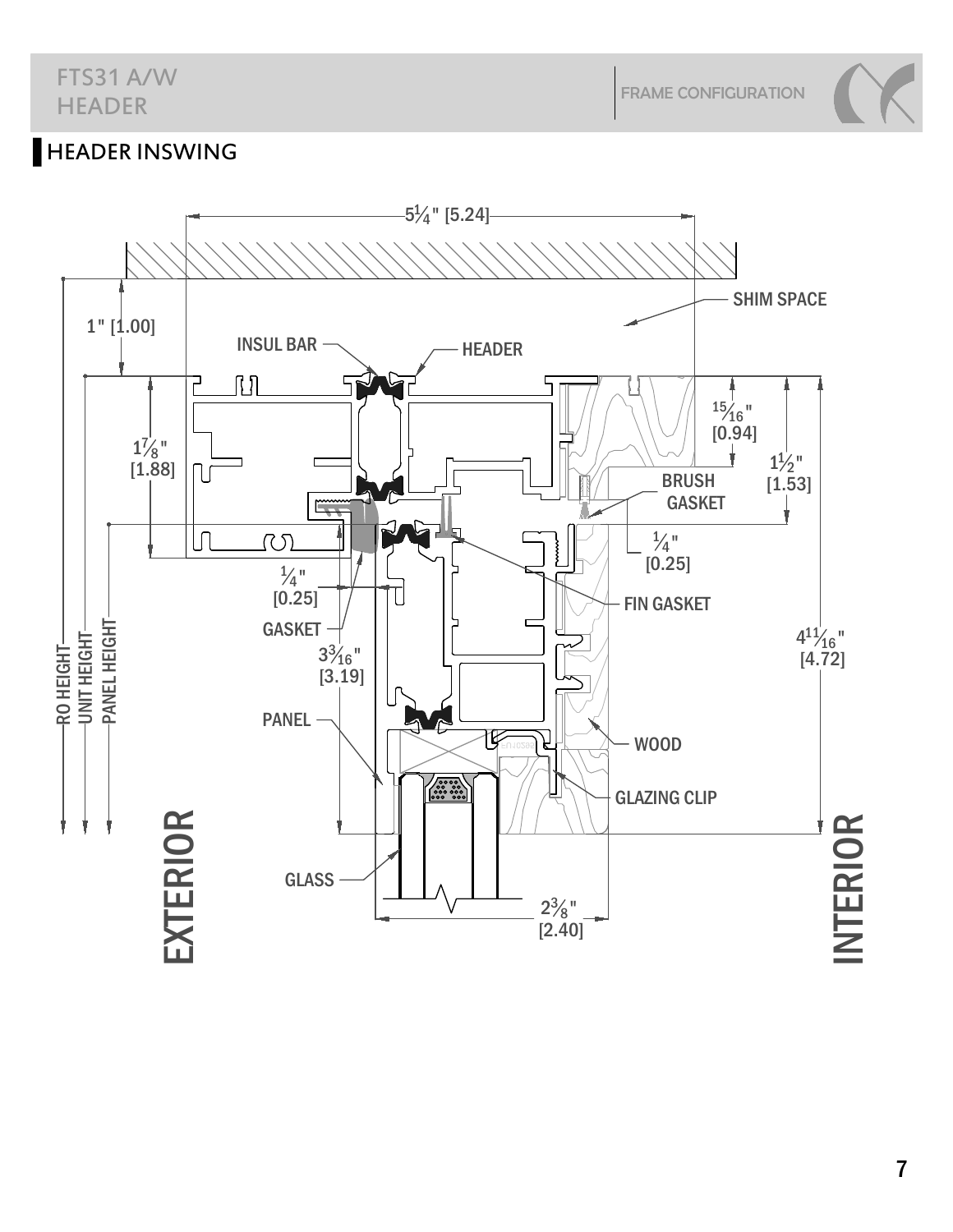#### FTS31 A/W HEADER

FRAME CONFIGURATION

## **HEADER OUTSWING**

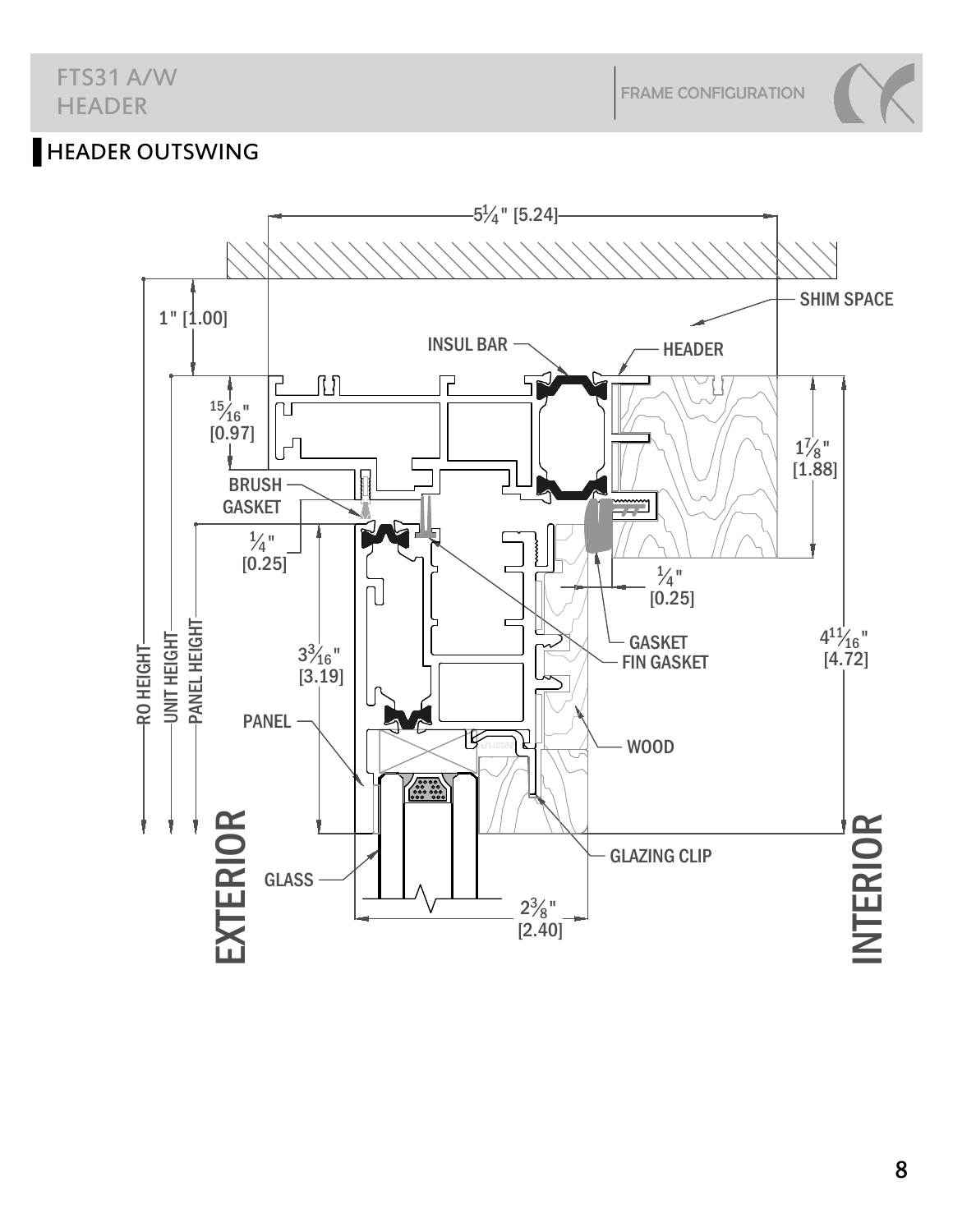#### FTS31 A/W HINGE SIDE FRAME

FRAME CONFIGURATION

#### **HINGE SIDE FRAME INSWING**

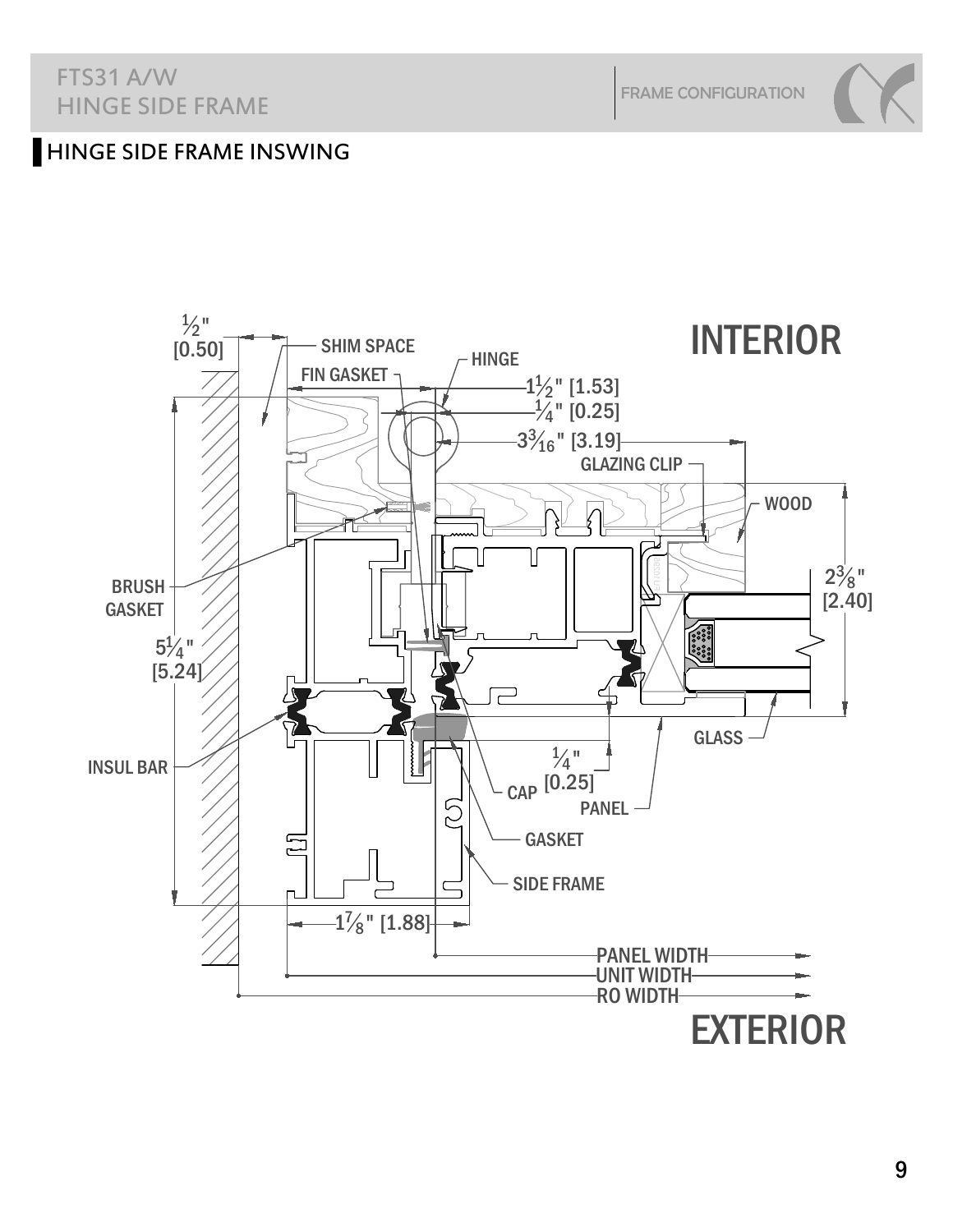#### FTS31 A/W SWING SIDE FRAME

FRAME CONFIGURATION

### Ų SWING SIDE FRAME INSWING

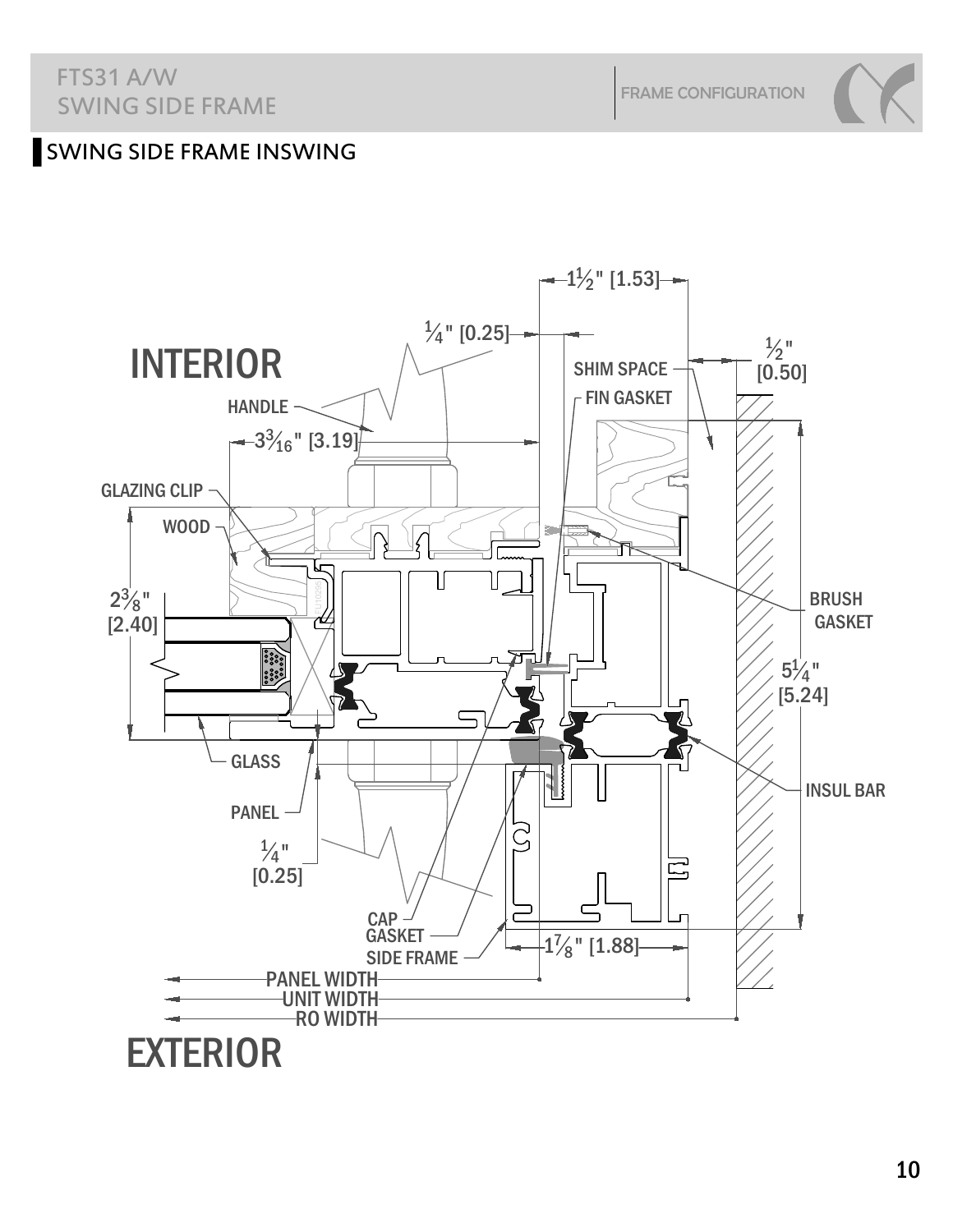#### FTS31 A/W HINGE SIDE FRAME

FRAME CONFIGURATION

#### **HINGE SIDE FRAME OUTSWING**

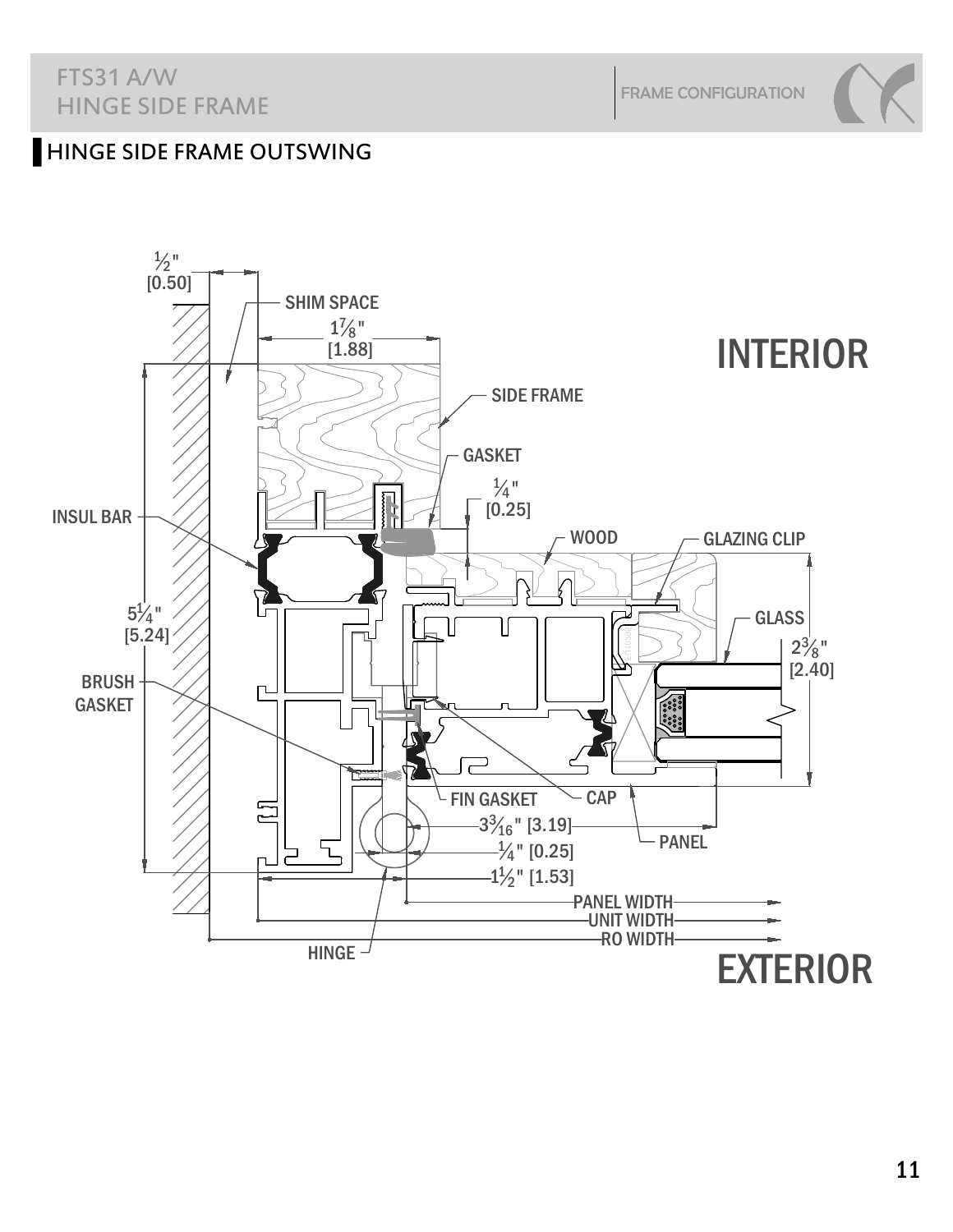#### Ų SWING SIDE FRAME OUTSWING